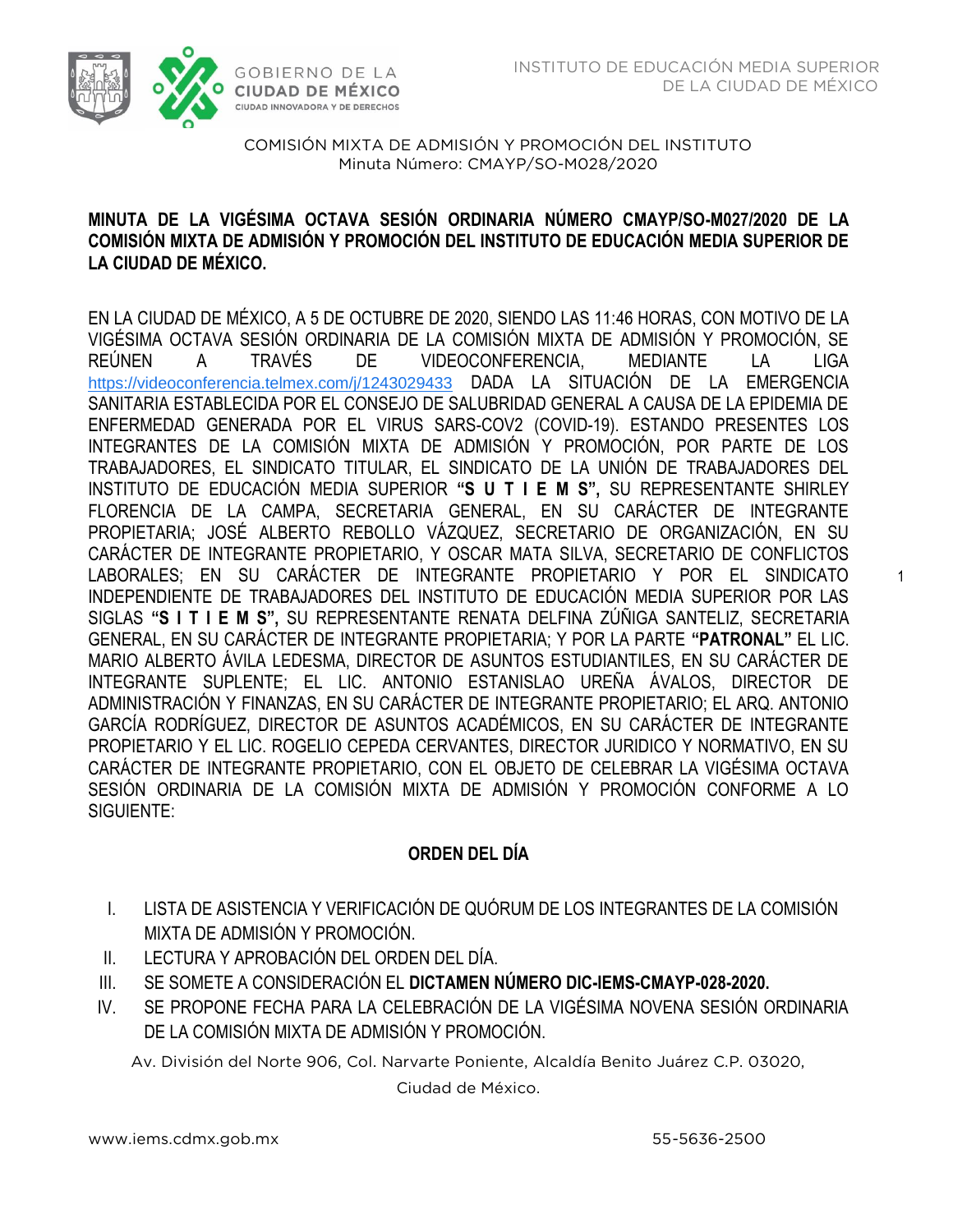

COMISIÓN MIXTA DE ADMISIÓN Y PROMOCIÓN DEL INSTITUTO Minuta Número: CMAYP/SO-M028/2020  $M<sub>1</sub>$  Minutes  $M<sub>2</sub>$  and  $M<sub>2</sub>$  and  $M<sub>2</sub>$  and  $M<sub>2</sub>$  and  $M<sub>2</sub>$ 

- V. ASUNTOS GENERALES.
	- A. LA DIRECCIÓN JURÍDICA Y NORMATIVA DEL INSTITUTO, PROPORCIONE LA INFORMACIÓN DE LAS PLAZAS: 101865, 101857, 101823, 101858 y 101924, QUE ESTÁ PENDIENTE DE ENTREGAR A LA COMISIÓN.
	- B. LA DIRECCIÓN DE ADMINISTRACIÓN Y FINANZAS PROPORCIONE LA INFORMACIÓN DE LAS SOLICITUDES QUE HAN PRESENTADO FAMILIARES DE COMPAÑEROS QUE RECIENTEMENTE FALLECIERON Y QUE EN APEGO A LA CLÁUSULA 82 DEL CONTRATO COLECTIVO DE TRABAJO REQUIEREN INCORPORARSE AL INSTITUTO.

### **M I N U T A**

**PRIMERO.-** DE ACUERDO CON LA LISTA DE ASISTENCIA DE LOS INTEGRANTES DE LA COMISIÓN, EXISTE QUÓRUM LEGAL VÁLIDO PARA LLEVAR A CABO LA VIGÉSIMA OCTAVA SESIÓN ORDINARIA DE LA COMISIÓN MIXTA DE ADMISIÓN Y PROMOCIÓN.

2

**SEGUNDO.-** PREVIA LECTURA SE APRUEBA EL ORDEN DEL DÍA PROPUESTO POR LOS INTEGRANTES.

**TERCERO.-** LOS INTEGRANTES DE LA COMISIÓN MIXTA DE ADMISIÓN Y PROMOCIÓN APRUEBAN EN TODAS Y CADA UNA DE SUS PARTES EL DICTAMEN **DIC-IEMS-CMAYP-028-2020**, PARA TODOS LOS EFECTOS ADMINISTRATIVOS CORRESPONDIENTES.

**CUARTO.-** SE ACUERDA FECHA PARA LA CELEBRACIÓN DE LA VIGÉSIMA NOVENA SESIÓN ORDINARIA DE LA COMISIÓN MIXTA DE ADMISIÓN Y PROMOCIÓN EL DÍA 10 DE NOVIEMBRE DE 2020, A LAS 17:00 HRS. SE ENVIARÁ MEDIANTE CORREO ELECTRÓNICO LA LIGA DE LA VIDEOCONFERENCIA A LOS INTEGRANTES, PREVIO A LA SESIÓN RESPECTIVA.

**QUINTO.-** LA DIRECCIÓN JURÍDICA Y NORMATIVA DEL INSTITUTO SE COMPROMETE A ENTREGAR EL ESTATUS DE LAS PLAZAS 101865, 101857, 101823, 101858 y 101924 A MÁS TARDAR EN LA TRIGÉSIMA SESIÓN ORDINARIA.

**SEXTO.-** LA DIRECCIÓN DE ADMINISTRACIÓN Y FINANZAS SE COMPROMETE A ENTREGAR LAS SOLICITUDES QUE HAN PRESENTADO FAMILIARES DE COMPAÑEROS QUE RECIENTEMENTE

Av. División del Norte 906, Col. Narvarte Poniente, Alcaldía Benito Juárez C.P. 03020,

Ciudad de México.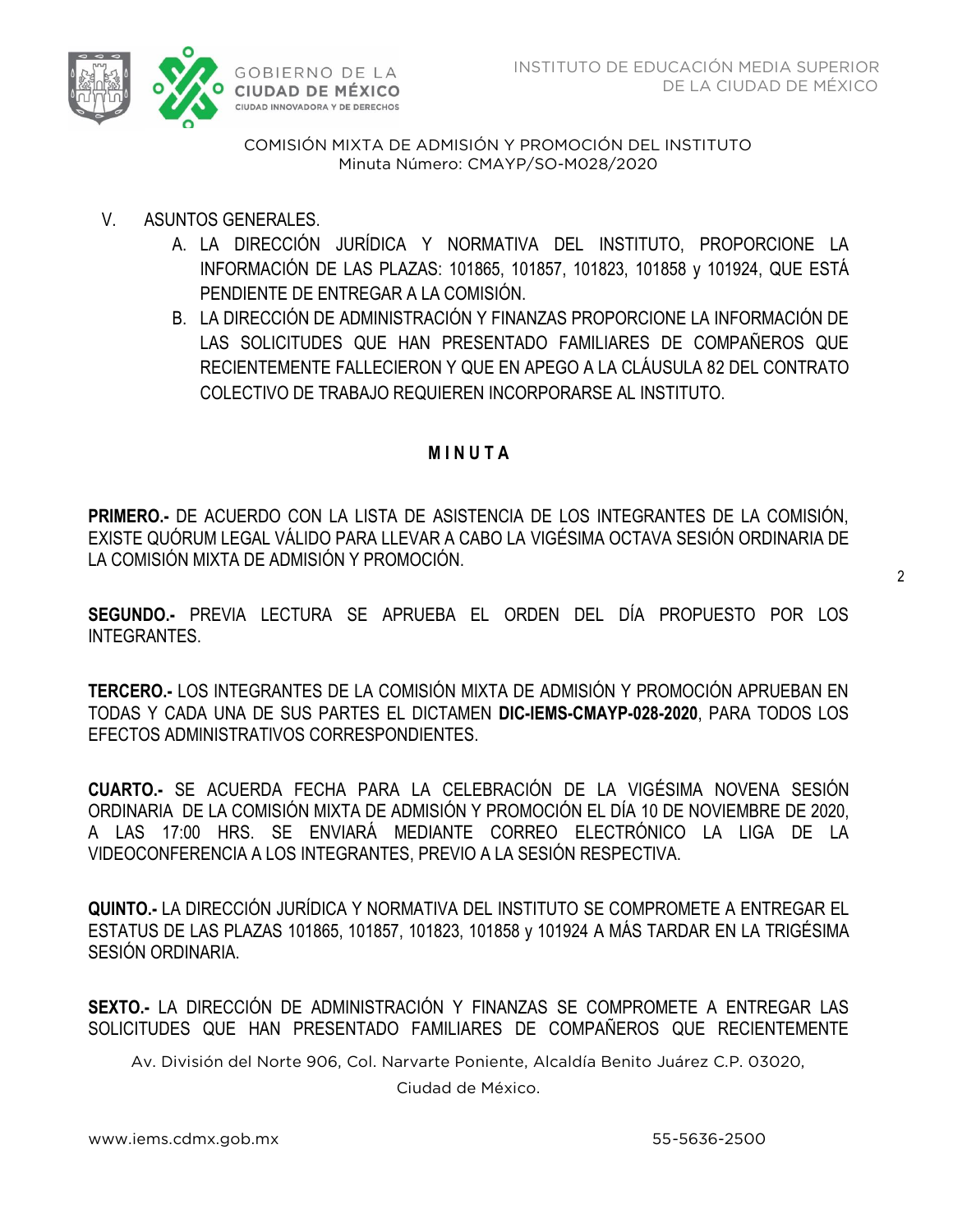

COMISIÓN MIXTA DE ADMISIÓN Y PROMOCIÓN DEL INSTITUTO  $M<sub>1</sub>$  Minutes  $M<sub>2</sub>$  and  $M<sub>2</sub>$  and  $M<sub>2</sub>$  and  $M<sub>2</sub>$  and  $M<sub>2</sub>$ 

 FALLECIERON Y QUE EN APEGO A LA CLÁUSULA 82 DEL CONTRATO COLECTIVO DE TRABAJO A MÁS TARDAR EN LA TRIGÉSIMA SESIÓN ORDINARIA.

**SÉPTIMO.-** LA DIRECCIÓN DE ADMINISTRACIÓN Y FINANZAS Y LA DIRECCIÓN DE ASUNTOS ACADÉMICOS, EN EL ÁMBITO DE SUS RESPECTIVAS COMPETENCIAS REALIZARÁN LOS ACTOS Y ACCIONES CONDUCENTES A EFECTO DE DAR SEGUIMIENTO EN SUS TÉRMINOS AL DICTAMEN DIC-IEMS-CMAYP-027-2020, ASÍ COMO PARA TODOS LOS EFECTOS ADMINISTRATIVOS CORRESPONDIENTES.

**OCTAVO.-** LOS ACUERDOS TOMADOS EN LA PRESENTE SESIÓN, SON VÁLIDOS Y SURTIRÁN SUS EFECTOS LEGALES Y JURÍDICOS EN TÉRMINOS DE LO DISPUESTO POR EL ARTÍCULO TERCERO, PÁRRAFOS SÉPTIMO Y OCTAVO DEL "ACUERDO POR EL QUE SE AUTORIZA EL USO DE MEDIOS REMOTOS TECNOLÓGICOS DE COMUNICACIÓN COMO MEDIOS OFICIALES PARA CONTINUAR CON LAS FUNCIONES ESENCIALES Y SE ESTABLECEN MEDIDAS PARA LA CELEBRACIÓN DE LAS SESIONES DE LOS ÓRGANOS COLEGIADOS EN LAS DEPENDENCIAS, ÓRGANOS DESCONCENTRADOS, ENTIDADES DE LA ADMINISTRACIÓN PÚBLICA Y ALCALDÍAS DE LA CIUDAD DE MÉXICO, CON MOTIVO DE LA EMERGENCIA SANITARIA POR CAUSAS DE FUERZA MAYOR DEL CONSEJO DE SALUD DE LA CIUDAD DE MÉXICO", PUBLICADO EN LA GACETA OFICIAL DE LA CIUDAD DE MÉXICO EL 06 DE ABRIL DE 2020".

**NOVENO.-** AGOTADOS EN SU TOTALIDAD LOS ASUNTOS DEL ORDEN DEL DÍA, LOS INTEGRANTES DE LA COMISIÓN EXPRESARON SU CONSENTIMIENTO SIN MEDIAR ALGÚN VICIO DE LA VOLUNTAD, RESPECTO DE LA MINUTA EMITIDA, LA QUE SURTIRÁ SUS EFECTOS LEGALES A PARTIR DE SU PUBLICACIÓN EN LA PÁGINA OFICIAL DEL INSTITUTO DE CONFORMIDAD CON EL NUMERAL OCTAVO DE LA PRESENTE MINUTA, Y LAS FIRMAS AUTÓGRAFAS DE LOS QUE EN ELLA INTERVINIERON SE ASENTARAN UNA VEZ TERMINADA LA EMERGENCIA SANITARIA.-------------------------------------------------------

----------------------------------------------------------------------------------------------------------------------------------------------------- ESTE DOCUMENTO SE CONCLUYE SIENDO LAS 13:06 HORAS DEL 5 DE NOVIEMBRE DE 2020---------------------------------------------------------------------------------------------------------------------------------------------------------

Av. División del Norte 906, Col. Narvarte Poniente, Alcaldía Benito Juárez C.P. 03020, Ciudad de México.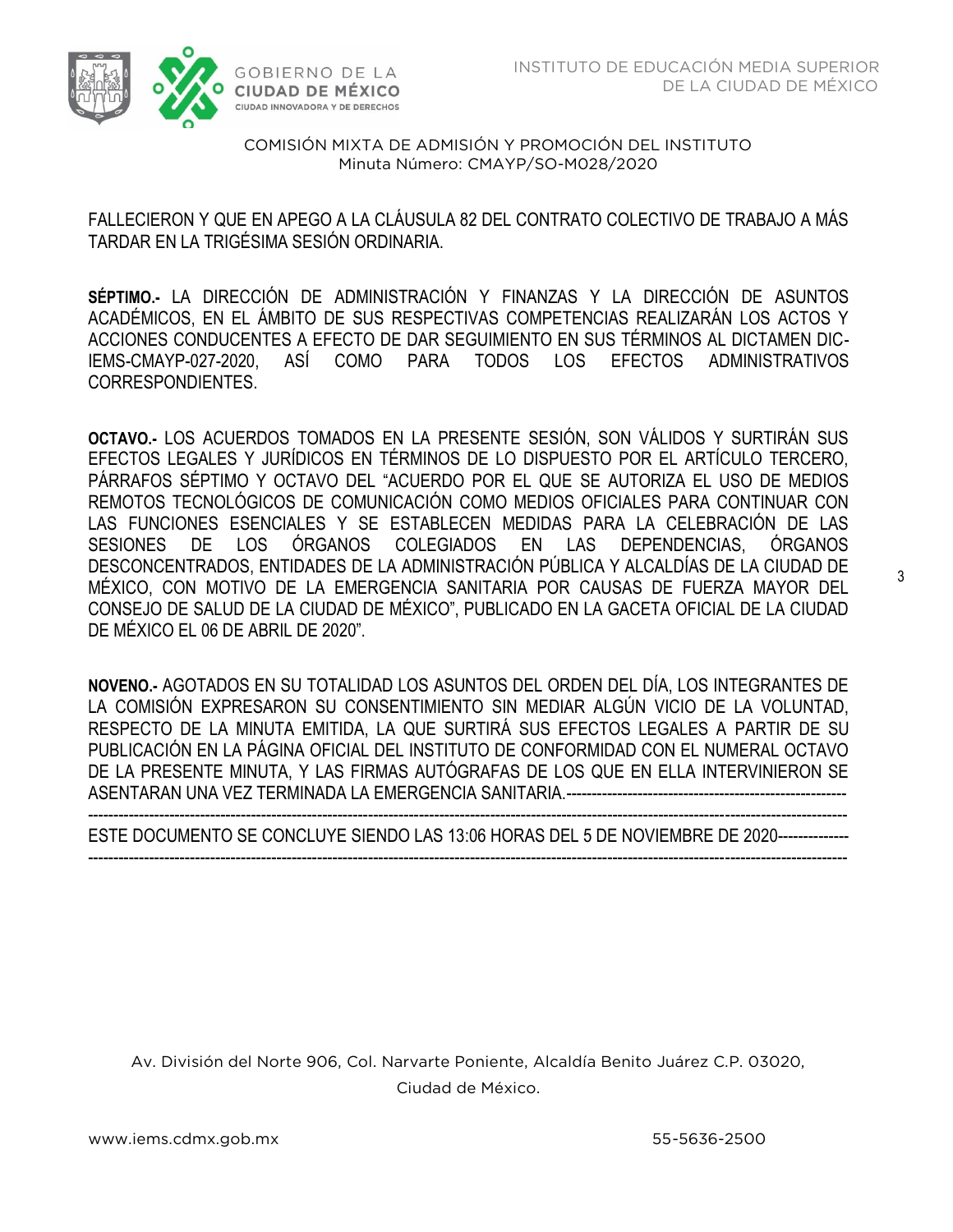

COMISIÓN MIXTA DE ADMISIÓN Y PROMOCIÓN DEL INSTITUTO Minuta Número: CMAYP/SO-M028/2020  $M<sub>1</sub>$  Minutes  $M<sub>2</sub>$  and  $M<sub>2</sub>$  and  $M<sub>2</sub>$  and  $M<sub>2</sub>$  and  $M<sub>2</sub>$ 

**FIRMAN LAS PARTES**

### **POR PARTE DE LOS TRABAJADORES DEL IEMSCDMX**

INTEGRANTE PROPIETARIA SECRETARIA GENERAL DEL SINDICATO DE LA UNIÓN DE TRABAJADORES DEL INSTITUTO DE EDUCACIÓN MEDIA **SUPERIOR** (SUTIEMS)

### **SHIRLEY FLORENCIA DE LA CAMPA RENATA DELFINA ZUÑIGA SANTELIZ**

INTEGRANTE PROPIETARIA SECRETARIA GENERAL DEL SINDICATO INDEPENDIENTE DE TRABAJADORES DEL INSTITUTO DE EDUCACIÓN MEDIA SUPERIOR (SITIEMS)

## **JOSÉ ALBERTO REBOLLO VÁZQUEZ OSCAR MATA SILVA**

INTEGRANTE PROPIETARIO SECRETARIO DE ORGANIZACIÓN DEL SINDICATO DE LA UNIÓN DE TRABAJADORES DEL INSTITUTO DE EDUCACIÓN MEDIA SUPERIOR (SUTIEMS)

INTEGRANTE PROPIETARIO SECRETARIO DE CONFLICTOS LABORALES DEL SINDICATO DE LA UNIÓN DE TRABAJADORES DEL INSTITUTO DE EDUCACIÓN MEDIA SUPERIOR (SUTIEMS)

Av. División del Norte 906, Col. Narvarte Poniente, Alcaldía Benito Juárez C.P. 03020, Ciudad de México.

where  $\frac{1}{2}$  is the set of  $\frac{1}{2}$  is the set of  $\frac{1}{2}$  is the set of  $\frac{1}{2}$  is the set of  $\frac{1}{2}$ 

55-5636-2500